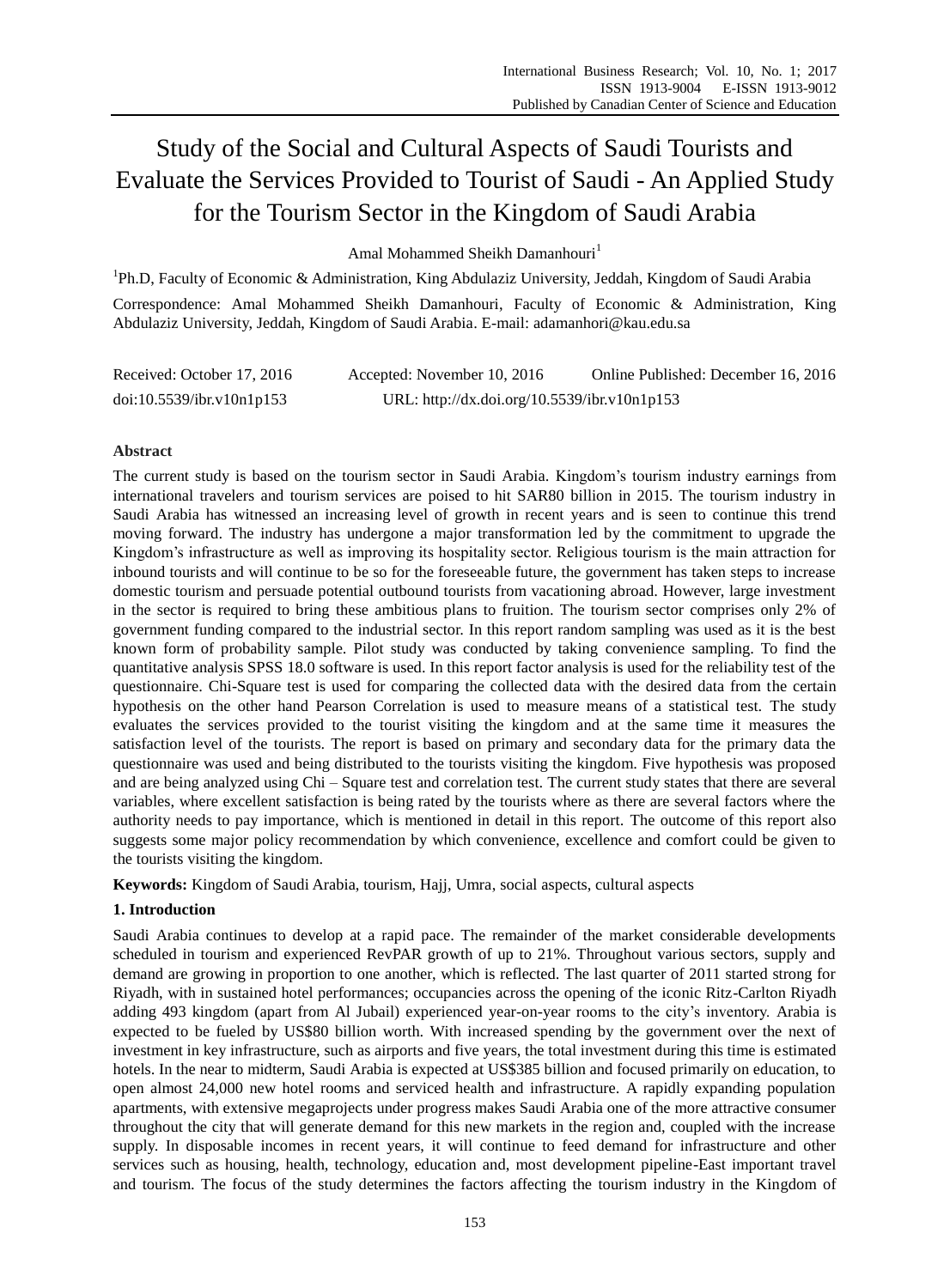Saudi Arabia. Specifically, this study investigates the extent of the social and cultural factors, evaluation of the services provided to Saudi tourists, Measure satisfaction with tourists around the tourist sites and the services provided therein and the role of the media in highlighting aspects of tourism in the Kingdom. Tourism industry is one of the most important economic development factors in many countries, but many problems accompany today"s structure of tourism in many developing countries as the question arises as to whether the development of domestic tourism could be a supplement to existing tourism and an economic and socially healthier alternative to its further expansion (Seckelmann, 2002). It is common knowledge that in many countries domestic tourism is dominant with respect to international flows in terms of both size and economic contribution (Massidda, and Etzo, 2012). In spite of that, only recently researchers have started to concentrate on this phenomenon and its economic impact, as well as on its potential for reducing disparities in less developed world areas. Few publications such as edited works by Ghimire (2001) ; Harrison (2001) were initial attempts on domestic tourism since they typically concentrated on "less developed countries" and "developing countries", respectively. Other individual works pertaining to domestic tourism focused on the development and features of domestic tourism in different countries. The reasons for such a dearth of literature on this topic are usually attributed to a paucity of hard and reliable data, which in turn, reflects serious issues namely lack of concurrence on a certain standard criteria, multifaceted colloquial terminology and contrasting socio-cultural contexts (Crick, 1989; Singh, 2009). It also follows that study on the determinants of tourist choices within national borders are still rare and mainly concentrate on the impact of economic variables (Massidda, and Etzo, 2012). It also follows that study on the determinants of tourist choices within national borders are still rare and mainly concentrate on the impact of economic variables (Massidda, and Etzo, 2012). Lim, (1997) similarly argues that the literature on domestic tourism determinants moves along the lines suggested by international tourism flow studies.

#### **2. Review Literature**

In Middle-East region, the literature lacks substantial studies on domestic tourism because the region is regarded as "one of the least developed tourism regions of the world" where leisure is rare and often seen as "culturally undesirable and economically unnecessary' (Sharpley, 2002). The Middle-East recorded 24.1 million arrivals in 2002, only 3.4 percent of the world"s total, although this compares with 9 million in 1990, there was an average annual growth rate of 9.7 percent throughout the 1990s (WTO, 2002). In the last ten years, the region has become one of the fast-growing tourist destinations in the world and has in possession various world-class tourist attractions (UNWTO, 2006). In countries such as UAE, Egypt and Saudi Arabia, tourism is being considered as a driving force that leads to progress and development. Several factors have influenced the boom of tourism in the region such as flourishing economy and support from national governments (UNWTO, 2006).In Saudi Arabia, religious tourism is very important due to the location of the two holiest sites in Islam-Makkah and Madinah. 40 percent of the total numbers of inbound trips in 2011 were for religious purposes, followed by visiting friends and relatives (20.5%), and business visits (14.2%). On the other hand, 45.4 percent of the total domestic trips were leisure trips, and religious purposes (23%) and visiting friends and relatives (22%) ranked second and third, respectively (MAS, 2012).

Domestic tourism has been and will remain the primary focus of tourism development policy in the Kingdom. Although domestic tourism has traditionally been seasonal, the government is drawing full attention to its development to retain a larger portion of tourism spending for the national tourism industry (Eturbonews, 2011). According to a report by the Saudi Arabian Monetary Agency (SAMA), domestic tourism in Saudi Arabia is expected to record phenomenal growth rates with the total income to reach 19.5 billion in 2010 and 27.5 billion USD in 2020 (Eturbonews, 2011). To spur the growth, tourism authorities are persuading locals to holiday at home by establishing luxury hotels, high quality resorts and developing various destinations in the country. The Saudi Commission for Tourism and Antiquities (SCTA) estimates that domestic tourism will be increased substantially due to huge investments in tourism infrastructure and emerging new attractions to cater for different market segments. The Saudi tourism industry also aims to raise the level of tourist expenditure through qualitative improvements to the product portfolio and diversify the range of tourism products and services. In a related development, SCTA supports a number of summer festivals in different parts of the country as events and tourism festivals have the ability to generate tourism demand and promote domestic tourism (Saudi Gazette, 2011).

Saudi Arabia originally devoted little attention to conventional international leisure tourism for a combination of social, political and economic reasons. The Central role of religious tourism must be stressed, however, with over a million travelling annually for Hajj (Aziz, 1995) which requires a massive organizational effort by the authorities a report from Travel and Tourism Intelligence, 1997.

Saudi Arabia is aggressively pushing the development of its tourist industry. The secretary general of the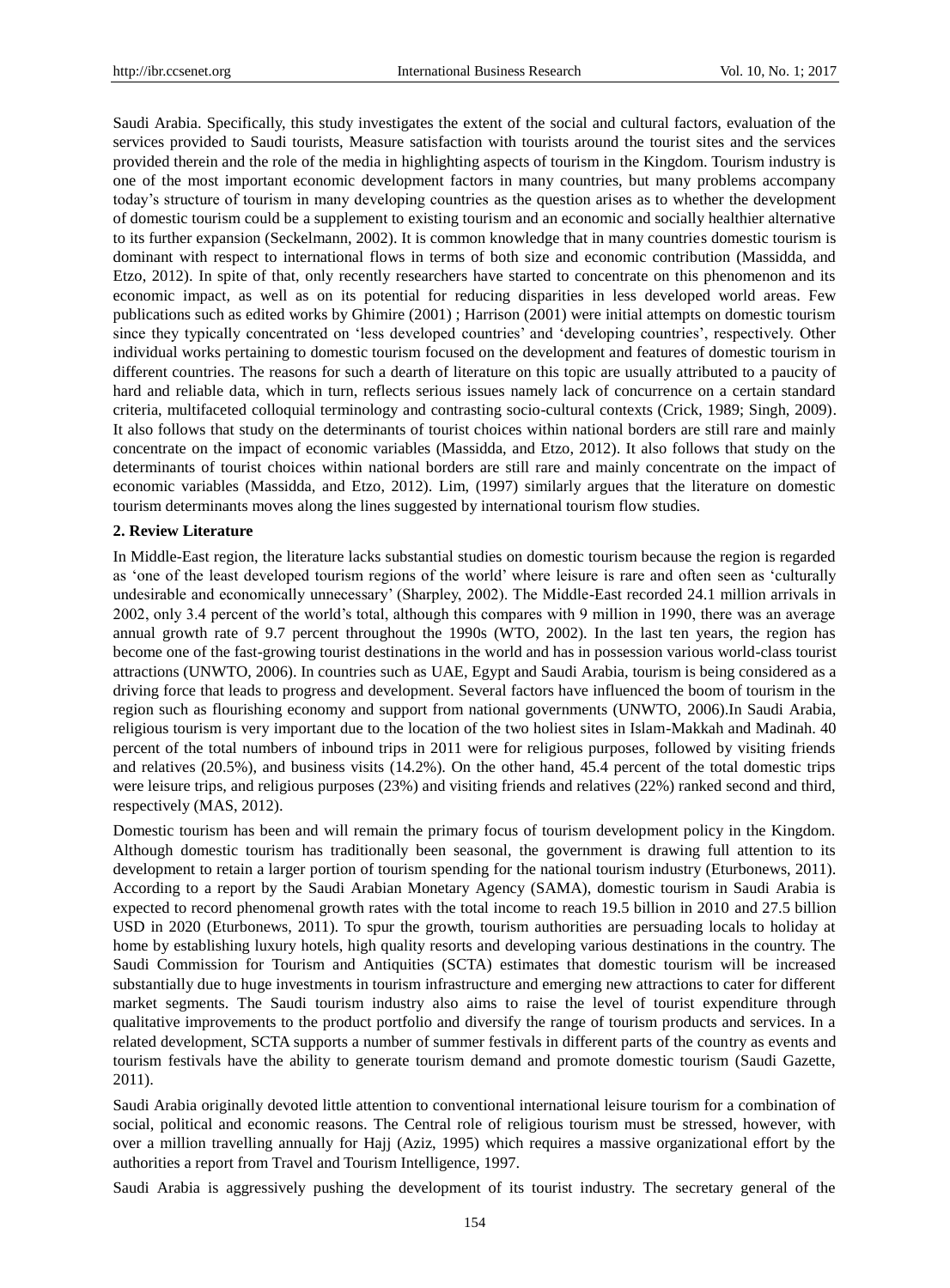Tourism Higher Authority (THA) boldly predicted that Saudi Arabia would have 45.3 million tourists in 2020. Presently the THA has embarked on an aggressive expansion of tourist facilities. An estimated 4.8 million tourists came to Saudi Arabia in 1999, generating receipts of more than US\$1.4 billion. The World Tourism Organization estimated that in 2004 Saudi Arabia received 8.6 million visitors who spent a combined total of US\$6.5 billion.

The Hajj is a pilgrimage to Mecca which all Muslims are expected to make, if their circumstances permit, at least once in a life time. Umrah also involves a visit undertaken on numerous occasions. Those on the Hajj and Umrah together accounted for 3.6 million of the 6.3 million tourists in 2000 and almost half of tourism expenditure. In comparison, business and conferences travel constituted 17% of spending while the proportions for VFR and vacation or leisure were 18% and 2% respectively (Mintel, 2002).

There will be spin-off benefits in the wider economy and tourism could boost revenue in the communication a housing sectors by between 20% and 25% (ITP, 2003). Although support for the tourism industry has been limited, Saudi Arabia was a leading Middle East destination by the beginning of the new millennium when it was drawing 27.1% of regional tourists and 29% of receipts (WTO, 2002). Domestic tourists were also a significant sector with about 14.5 million participants annually (Mintel, 2002).

Tourism is now Saudi Arabia"s third largest in industry after energy and manufacturing, and has recently emerged as the second most important in terms of foreign exchange earnings and job creation. In 2001 tourism contributed US\$9.6 billion or 5.6% of GDP and employed 489,000 people. By 2029, revenue from the tourism industry could exceed SR86 billion (US\$22.93 billion). (Khan 2003)

At present, only 10.5% of the jobs in Mecca and Medina are taken up by Saudi national and the Secretary General of the Supreme Commission for Tourism (SCT) would like to see this increased to 70% or more (Kirby, 2003)

According to Mintel report (Mintel, 2002:3) describes Saudi Arabia as possessing much unrealized potential and "outstanding cultural, heritage and natural sites". It cites the cities of Riyadh, Jeddah and Mecca as examples. Madain Salah is said to surpass the huge rock tombs of Petra and Al-Jouf is home to antiquities linked to the origins of the Nabatean and Assyrian cultures.

Seddon and Khoja, 2003 noted that many well-known landmarks have given way to development projects as part of the drive towards modernization, thereby reducing the country"s attractiveness as a tourist center. Wildlife reserves are also under threat, despite a policy of public exclusion which needs to be revised if ecotourism opportunities are to be maximized (Seddon, 2000).

Saudi Arabia, religious tourism is very important due to the location of the two holiest sites in Islam-Makkah and Madinah. 40 percent of the total numbers of inbound trips in 2011 were for religious purposes, followed by visiting friends and relatives (20.5%), and business visits (14.2%). On the other hand, 45.4 percent of the total domestic trips were leisure trips, and religious purposes (23%) and visiting friends and relatives (22%) ranked second and third, respectively (MAS, 2012).

Based on Passport Department statistics, tourist travel abroad for all purposes by Saudi residents in (1999) was 4.6 million, while expenditure was estimated by the Saudi Arabian Monetary Authority (SAMA) at SR19.7 billion. It is understood that the SAMA figures relate only to transactions through Saudi banks. Substantial further expenditure on travel is made by cash, foreign credit cards, and foreign bank accounts and from assets held abroad. It is expected that total expenditure on foreign travel greatly exceed the SAMA figures. Further research is underway to estimate the total outflows and expenditure on foreign travel.

The growth of the international tourism sector in GCC countries is embedded in the general strategy of economic diversification and the re-development of post-oil economies. Sharjah was the first emirate in the UAE to adopt a tourism development strategy in the mid-70s, albeit one that uniquely focused on developing particularistic forms of cultural tourism. Bahrain replaced Beirut as the regional hub of international banking and financial services. During the 70s and 80s, the region developed an extended infrastructure of hotels and meeting facilities to satisfy the demands of the oil business; facilitated by the construction industry which laid the pathway to a buoyant and attractive service sector industry (Al-Hamarneh, A. and Stephenson, M., 2011).

## **3. Research Methodology**

To achieve the objectives of the research referred to earlier has been relying on a mixture of research strategies office and field, descriptive and analytical commensurate with the nature of the data required for this research. The research is framed within the structure, using a large, multi-resource literature review complemented by conceptual diagrams and interviews. The literature review is used to understand broad concepts within the Saudi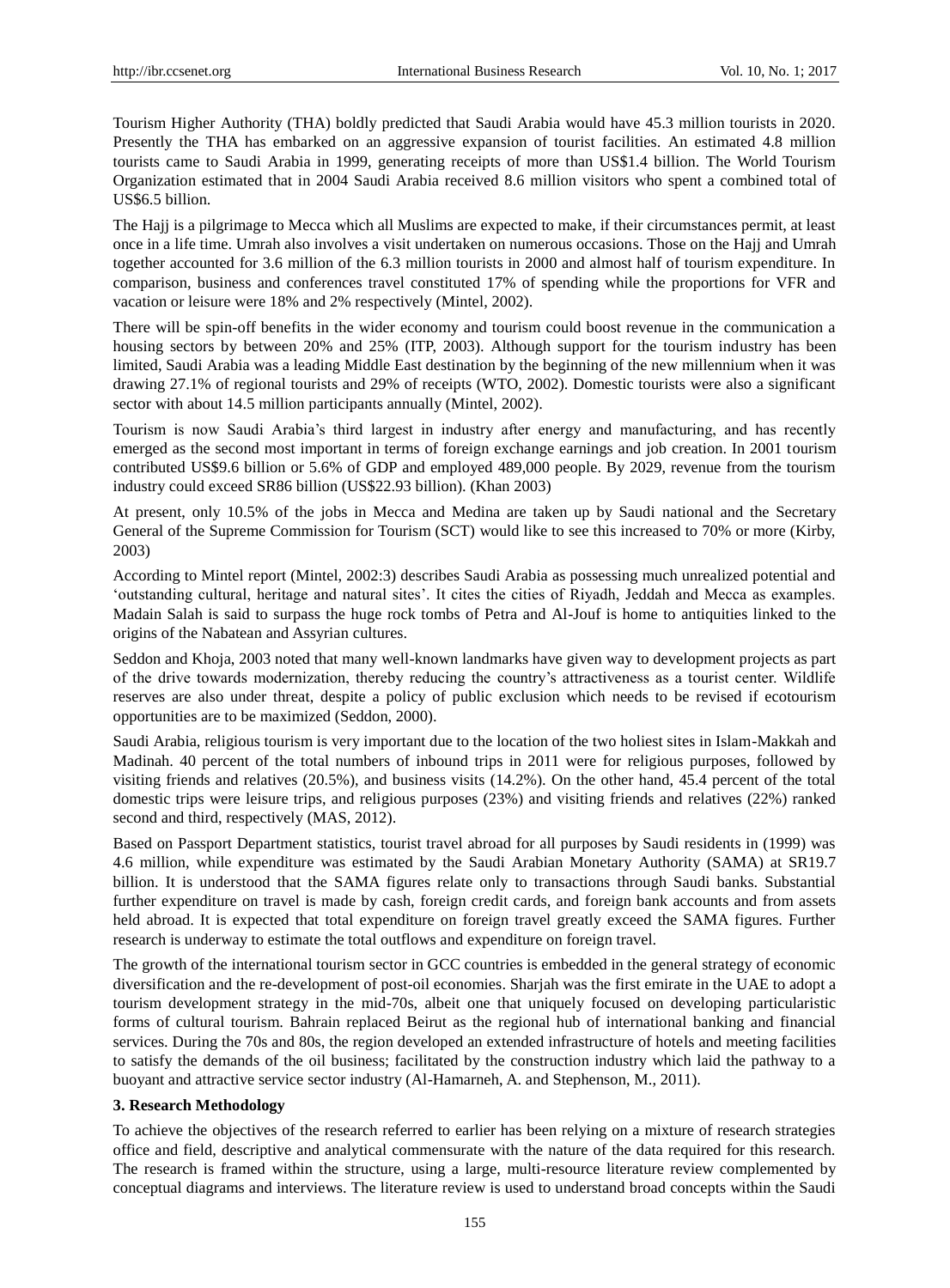tourism. Questionnaire is used to collect the primary data from the respondents. The questionnaire includes the general data tothe study sample, and the basic dataincludes the factors responsible to increase tourism in Saudi Arabia. . The questionnaire was distributed to a sample of tourists" places inSaudi Arabia. Cronbacha"s Alpha test, Chi-Square Test and Pearson Correlation analytical methods are used using SPSS program. Interview was conducted from the tourists visiting the country.

*3.1 Research Gaps*

- $\checkmark$  Although there are several studies that focused on tourism at Saudi and economic implication but focused to the evaluation of the service provided. The study focus on the evaluation of the services provided to the tourists visiting the kingdom.
- Secondly this study will use triangulation approach such as observation, interview and questionnaire.

## *3.2 Formulation of Research Hypothesis*

- H1: The choice of tourist's destination is dependent on occupation.
- H2: The choice of tourist's destination is dependent on age-group.
- H3: The purpose of visit is dependent on the visitors' occupational profile.
- H4: The frequency of visit is dependent on the visitors' occupational profile.
- H5: The average money spent per day is dependent on the visitors" occupational profile.

H6: The stay of visitors is dependent on the visitors" occupational profile.

## *3.3 Data Collection*

In order to collect the primary data required for the research, this study adopted investigation and primary analysis in procedural and structured manner. By means of such process researcher was able to influence future research process (Bryman and Bell, 2007). Questionnaire approach for gathering primary information such as experts opinions, past studies, undertake pilot study, evaluate validity using cronabch"s alpha test. Meanwhile the questionnaire approach was also executed for assessing tourist"s attitude regarding tourism at Saudi Arabia. The primary data and information for the study are collected by means of questionnaire and semi-structured interviews. Following section describes the research tools implemented in the study. For obtaining information related to the attitude of tourists towards Kingdom, the researcher adopted LIKERT scale in the study. The LIKERT scale adopted in the study consists of five rankings based on which the respondents have to answer the questionnaire. The five ranges included in the Likert scale are "STRONGLY AGREE, AGREE, NEUTRAL, DISAGREE, STRONGLY DISAGREE". It is argued by Dundas (2004) that Likert scale has the competence to provide the questionnaire approach to distinguish various attitude levels and make the approach to be effective.

## *3.4 Sampling*

Generally the probability sampling technique is preferred in the survey which is based on the research strategies (Saunders et al., 2003). The sampling method which is appropriate should be decided.

Random sampling was used in this study since it is the best known form of probability sample and selects educators without showing bias for any personal characteristics (Barbie, 2001). In random sampling each element has an equal chance of selection independent of any other event in the selection process. (Barbie, 2001:175). 707 respondents was be selected randomly

## *3.5 Target Area*

The study is conducted in Saudi Arabia in Makkah and Madina region.

## *3.6 Sampling Technique*

Table 1. The different sampling techniques adopted during the stages in the research

| S.no | Evaluation/Stage of Research | Type of sampling | Reasons                                                                                    |
|------|------------------------------|------------------|--------------------------------------------------------------------------------------------|
|      | Pilot                        | Convenience      | Target group which is small.<br>Participants supporting<br>to<br>enhance the questionnaire |
|      | Questionnaire analysis       | convenience      | motivation<br>volunteer<br>of<br>participants                                              |
|      | Interview analysis           | Judgment         | Brief answers are expected for<br>the interview from tourists.                             |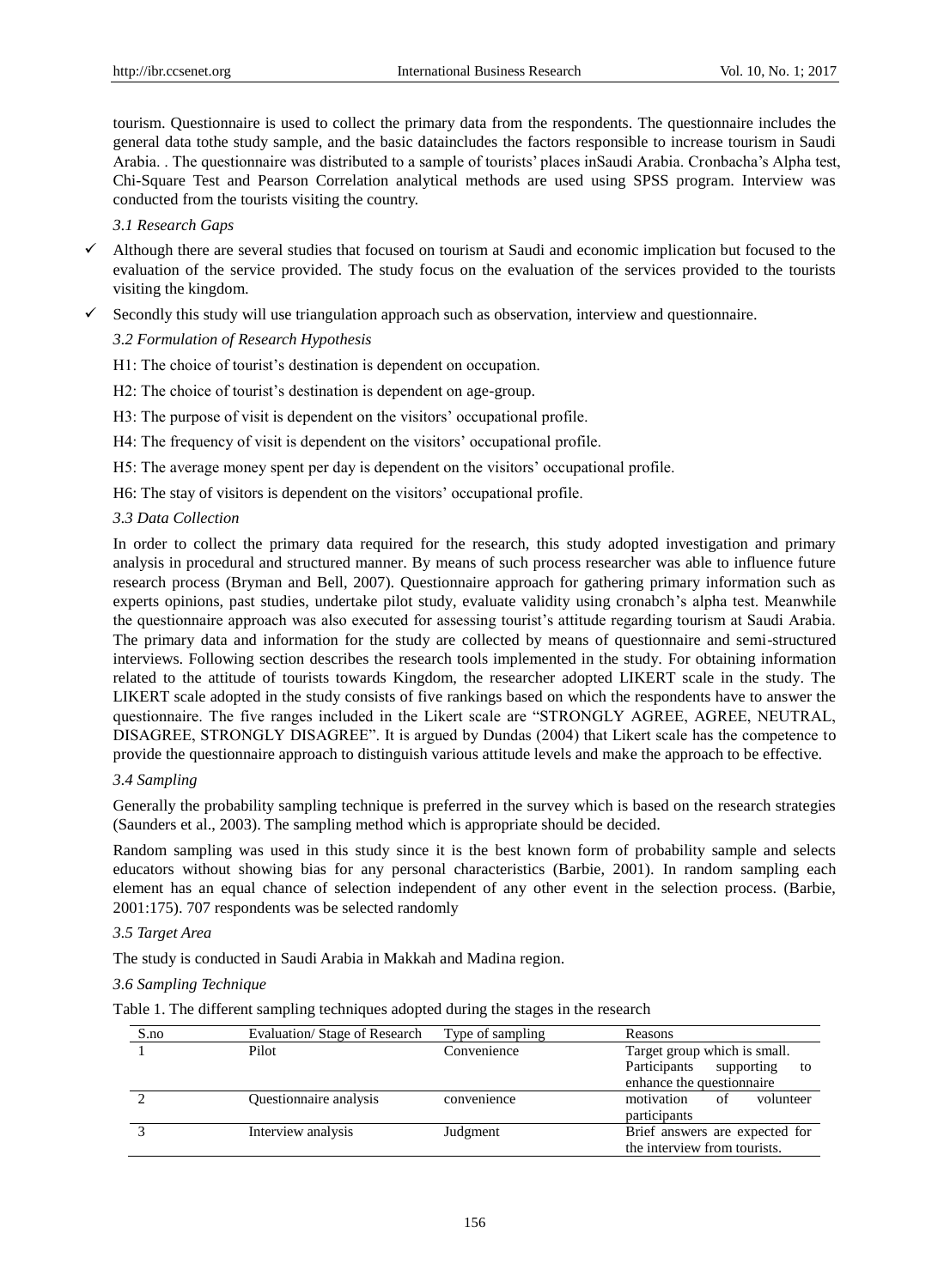#### **Size of the sample: Participant mix**

Determination of sample size is an important task in order to ensure that chosen population is a representative of the study population. According to Kerlinger (1996) sampling is a process in which a portion of the total study population is chosen ensuring them to be the representative of the entire study population. For calculating the minimum sample population size, Saunders et al. (2003) formulated a formula which is given as follows:

The formula of Saunders et al. (2003) decides the range of the least sample.

*Sample size n = (ZS/E)2*

Where

 $Z =$  Standardized value corresponding to a confidence level of 95% = 1.96

 $S =$  Sample SD from Pilot study of 50 sample = 0.59

 $E =$  Acceptable Error = 5% = 0.05

Hence, Sample size  $n = (ZS/E)2$  $= (1.96*0.59/0.05)2$ 

 $= 534.90$ 

 $= 535$ 

Total Sample selected = 706

#### **4. Results and Discussion**

Z-score was used to transform the ordinal data and mean and standard deviation were used to express the summary statistics, while the frequencies and percentage was in case of all categorical variables such as gender, occupation, etc, both nominal and ordinal. The non-parametric chi-square test of independence was used to test the dependence of two variables such income and occupation, etc, and all test were two-tailed, tested at  $\alpha$ =5% level of significance. Factor Analysis was done to understand the visitors" satisfaction criteria. Suitable graphs were used to help aid in statistical reporting. Statistical analysis was performed using SPSS software (version21.0).

#### *4.1 Tourist Profile*

The table below suggests that the most preferred visit destination is Abha followed by Makkah.

| Table 2. Preferred Citied for Tourism |  |  |
|---------------------------------------|--|--|
|---------------------------------------|--|--|

| Preferred Cities For Tourism | N(%         |
|------------------------------|-------------|
| Makkah                       | 148(20.96%) |
| Riyadh                       | 115(16.29%) |
| Damman                       | 104(14.73%) |
| Abha                         | 208(29.46%) |
| Others                       | 131(18.56%) |
| Total                        | 706         |
|                              |             |

Table 3. Occupation distribution of the tourists with respect to cities

Null Hypothesis: The choice of tourist"s destination is independent of its occupation

Alternative Hypothesis: The choice of tourist's destination is dependent on is occupation.

| <b>OCCUPATION</b> | <b>STUDENT</b>                          | <b>GOVERNMENT</b> | <b>PRIVATE</b>  | <b>BUSINESSMAN</b> | <b>RETIREE</b> |
|-------------------|-----------------------------------------|-------------------|-----------------|--------------------|----------------|
| <b>CITIES</b>     |                                         | <b>EMPLOYEE</b>   | <b>SECTOR</b>   |                    |                |
|                   |                                         |                   | <b>EMPLOYEE</b> |                    |                |
| Makkah            | 64(9.06%)                               | 419(5.81%)        | 18(2.55%)       | $8(1.13\%)$        | $17(2.41\%)$   |
| Riyadh            | 35(4.96%)                               | $51(7.22\%)$      | 9(1.27%)        | 6(0.85%)           | 14(1.98%)      |
| Dammam            | 21(2.97%)                               | 28(3.97%)         | 33(4.67%)       | $7(0.99\%)$        | $15(2.12\%)$   |
| Abha              | 28(3.79%)                               | $63(8.92\%)$      | 27(3.82%)       | 20(2.83%)          | 69(9.77%)      |
| Others            | 34(4.82%)                               | 47(6.66%)         | 12(1.70%)       | 11(1.56%)          | 28(3.97%)      |
| Total             | 182(25.78%)                             | 230(35.58%)       | 99(14.02%)      | 52(7.37%)          | 143(20.25%)    |
| p-value of        | $\leq 0.05$ at 5% level of significance |                   |                 |                    |                |
| chi-test of       |                                         |                   |                 |                    |                |
| independence      |                                         |                   |                 |                    |                |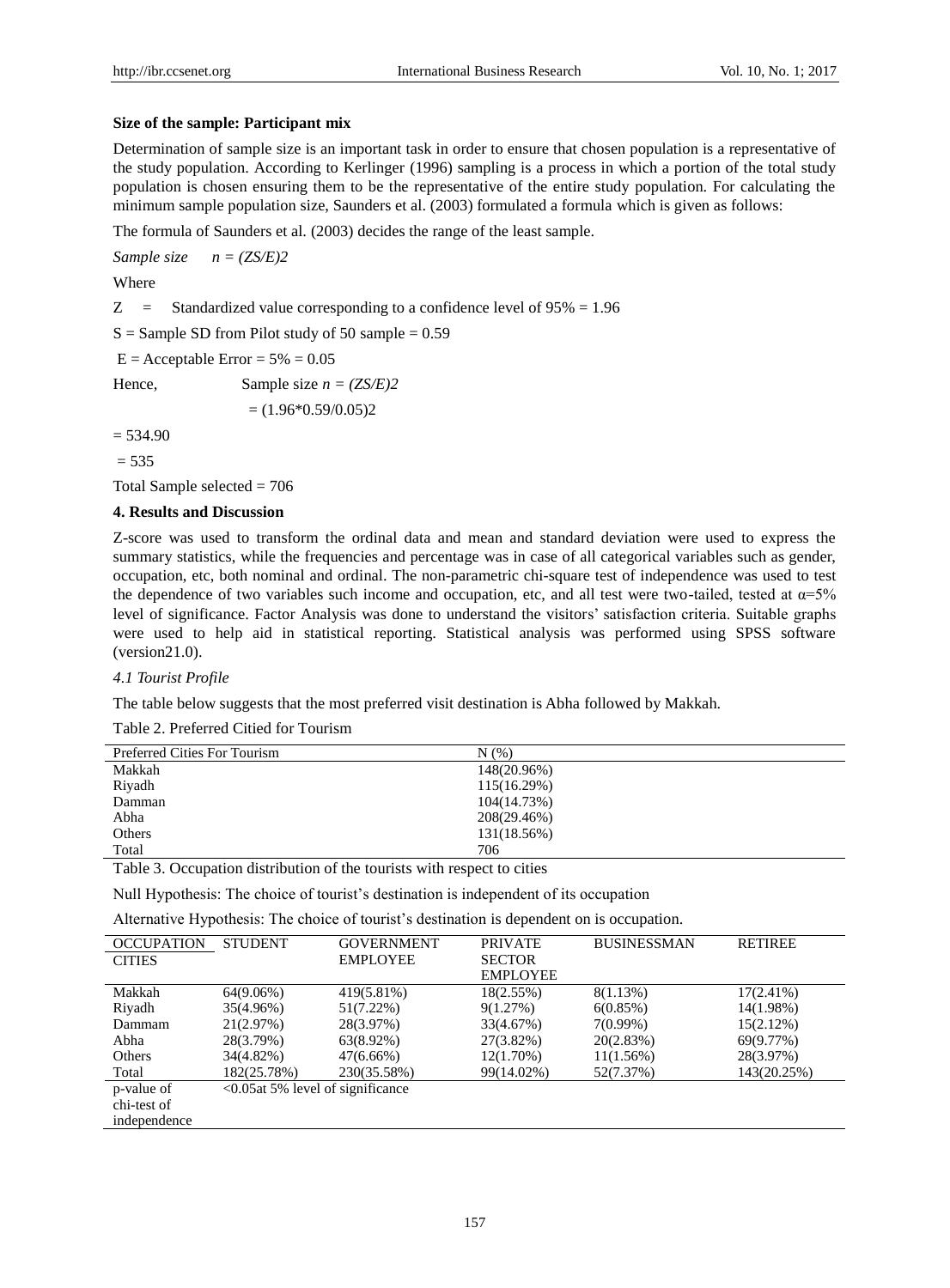# Table 4. Age-Groups distribution of the tourists

Null Hypothesis: The choice of tourist's destination is independent of its age-group

Alternative Hypothesis: The choice of tourist's destination is dependent on is age-group.

| <b>AGE-GROUPS</b> | <b>UNDER 20</b> | $21 - 30$                               | $31-40$      | $41 - 50$    | $51-60$      | <b>MORE THAN</b> |
|-------------------|-----------------|-----------------------------------------|--------------|--------------|--------------|------------------|
| <b>CITIES</b>     |                 |                                         |              |              |              | 60               |
| Makkah            | $19(2.69\%)$    | 72(10.20%)                              | 25(3.54%)    | 14(1.98%)    | $10(1.42\%)$ | $8(1.13\%)$      |
| Riyadh            | $12(1.70\%)$    | $37(5.24\%)$                            | 31(4.39%)    | $13(1.84\%)$ | $22(3.12\%)$ | $0.00(0.00\%)$   |
| Dammam            | 6(0.85%)        | $26(3.68\%)$                            | 30(4.25%)    | 25(3.54%)    | $11(1.56\%)$ | 6(0.85%)         |
| Abha              | 9(1.27%)        | $39(5.52\%)$                            | 53(7.51%)    | $51(7.22\%)$ | 49(6.94%)    | $7(0.99\%)$      |
| Others            | 6(0.85%)        | 38(5.38%)                               | $36(5.10\%)$ | 23(3.26%)    | $22(3.12\%)$ | 6(0.85%)         |
| Total             | 52(7.37%)       | 212(30.03%)                             | 175(24.79%)  | 126(17.85%)  | 114(16.15%)  | 27(3.82%)        |
| p-value of        |                 | $\leq 0.05$ at 5% level of significance |              |              |              |                  |
| chi-test of       |                 |                                         |              |              |              |                  |

independence

Table 5. Occupation distribution of the tourists with respect to cities

Null Hypothesis: The choice of tourist"s destination is independent of its occupation

Alternative Hypothesis: The choice of tourist's destination is dependent on is occupation.

| <b>OCCUPATION</b> | <b>STUDENT</b>                          | <b>GOVERNMENT</b> | <b>PRIVATE</b>  | <b>BUSINESSMAN</b> | <b>RETIREE</b> |
|-------------------|-----------------------------------------|-------------------|-----------------|--------------------|----------------|
| <b>CITIES</b>     |                                         | <b>EMPLOYEE</b>   | <b>SECTOR</b>   |                    |                |
|                   |                                         |                   | <b>EMPLOYEE</b> |                    |                |
| Makkah            | 64(9.06%)                               | 419(5.81%)        | 18(2.55%)       | $8(1.13\%)$        | $17(2.41\%)$   |
| Riyadh            | 35(4.96%)                               | 51(7.22%)         | 9(1.27%)        | 6(0.85%)           | 14(1.98%)      |
| Dammam            | 21(2.97%)                               | 28(3.97%)         | 33(4.67%)       | $7(0.99\%)$        | $15(2.12\%)$   |
| Abha              | 28(3.79%)                               | $63(8.92\%)$      | 27(3.82%)       | 20(2.83%)          | 69(9.77%)      |
| Others            | 34(4.82%)                               | $47(6.66\%)$      | 12(1.70%)       | $11(1.56\%)$       | 28(3.97%)      |
| Total             | 182(25.78%)                             | 230(35.58%)       | 99(14.02%)      | 52(7.37%)          | 143(20.25%)    |
| p-value of        | $\leq 0.05$ at 5% level of significance |                   |                 |                    |                |
| chi-test of       |                                         |                   |                 |                    |                |
| independence      |                                         |                   |                 |                    |                |

Table 6. The reasons for choosing Saudi Arabia for tourism

Null Hypothesis: The purpose of visit is independent of the visitors' occupational profile

Alternative Hypothesis: The purpose of visit is dependent on the visitors" occupational profile

| CHOOSE SAUDI ARABIA FOR TOURISM VISIT?<br>WHY DID YOU |                                         |                   |                 |                    |                |
|-------------------------------------------------------|-----------------------------------------|-------------------|-----------------|--------------------|----------------|
| <b>OCCUPATION</b>                                     | <b>STUDENT</b>                          | <b>GOVERNMENT</b> | <b>PRIVATE</b>  | <b>BUSINESSMAN</b> | <b>RETIREE</b> |
| <b>PURPOSE</b>                                        |                                         | <b>EMPLOYEE</b>   | <b>SECTOR</b>   |                    |                |
|                                                       |                                         |                   | <b>EMPLOYEE</b> |                    |                |
| <b>Business</b>                                       | 8(1.13%)                                | 42(5.95%)         | 18(2.55%)       | $2(0.48\%)$        | $10(1.42\%)$   |
| Development                                           |                                         |                   |                 |                    |                |
| Religious Aspect                                      | $65(9.21\%)$                            | 48(6.80%)         | 17(1.27%)       | $11(1.56\%)$       | $17(2.41\%)$   |
| <b>Income Related</b>                                 | $3(0.42\%)$                             | 6(0.85%)          | 4(0.57%)        | $5(0.71\%)$        | $1(0.14\%)$    |
| Factor                                                |                                         |                   |                 |                    |                |
| Visiting Friends And                                  | 75(10.62%)                              | 96(13.60%)        | 28(3.97%)       | $22(3.12\%)$       | 40(5.67%)      |
| <b>Relatives</b>                                      |                                         |                   |                 |                    |                |
| <b>Treatment Visit</b>                                | $12(1.70\%)$                            | 32(4.53%)         | 28(3.97%)       | $5(0.71\%)$        | 66(9.35%)      |
| Others                                                | 19(2.69%)                               | 6(0.85%)          | 4(0.57%)        | $7(0.99\%)$        | 9(1.275%)      |
| <b>TOTAL</b>                                          | 182(25.78%)                             | 230(35.58%)       | 99(14.02%)      | 52(7.37%)          | 143(20.25%)    |
| p-value of chi-test of                                | $\leq 0.05$ at 5% level of significance |                   |                 |                    |                |
| independence                                          |                                         |                   |                 |                    |                |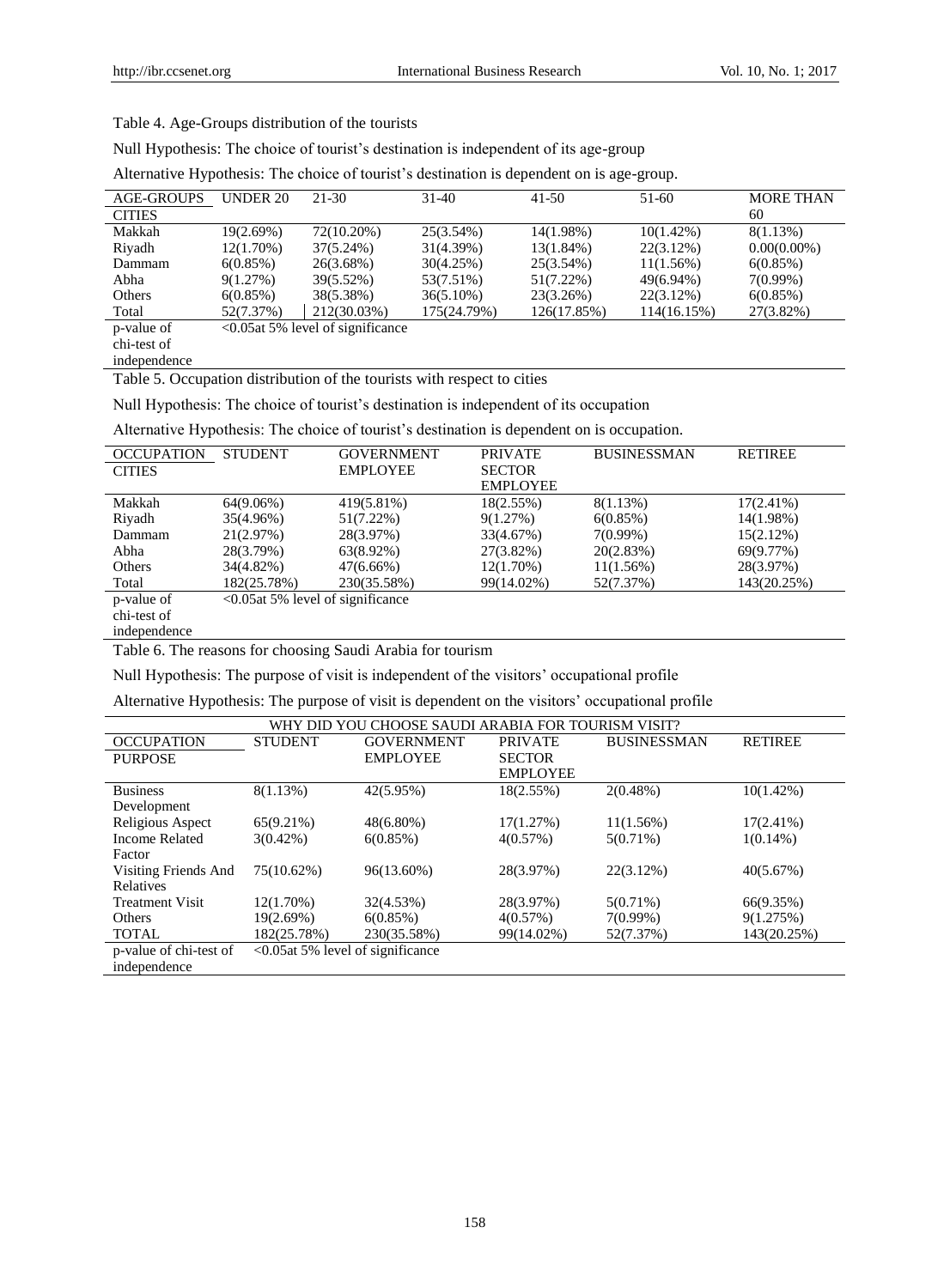Table 7. Distribution of the visiting frequency occupation-wise

Null Hypothesis: The frequency of visit is independent of the visitors" occupational profile

Alternative Hypothesis: The frequency of visit is dependent on the visitors" occupational profile.

| <b>HOW OFTEN YOU</b><br>VISIT SAUDI ARABIA FOR TOURISM VISIT? |                                         |                   |                 |                    |                |
|---------------------------------------------------------------|-----------------------------------------|-------------------|-----------------|--------------------|----------------|
| Occupation                                                    | <b>STUDENT</b>                          | <b>GOVERNMENT</b> | <b>PRIVATE</b>  | <b>BUSINESSMAN</b> | <b>RETIREE</b> |
| Visit Frequency                                               |                                         | <b>EMPLOYEE</b>   | <b>SECTOR</b>   |                    |                |
|                                                               |                                         |                   | <b>EMPLOYEE</b> |                    |                |
| <b>First Time</b>                                             | 20(2.83%)                               | $37(5.24\%)$      | 28(3.97%)       | $3(0.42\%)$        | 54(7.66%)      |
| Second Time                                                   | 27(3.82%)                               | 30(4.25%)         | 20(2.83%)       | 18(2.55%)          | 11(1.56%)      |
| Third Time                                                    | 35(4.96%)                               | 35(4.96%)         | 19(2.69%)       | $8(1.13\%)$        | 6(0.85%)       |
| <b>Fourth Time</b>                                            | 13(1.84%)                               | $10(1.42\%)$      | $1(0.14\%)$     | $2(0.28\%)$        | 8(1.13%)       |
| More Than Four                                                | 87(12.32%)                              | 118(16.71%)       | 31(4.39%)       | 21(2.97%)          | 64(9.07%)      |
| Time                                                          |                                         |                   |                 |                    |                |
| Total                                                         | 182(25.78%)                             | 230(35.58%)       | 99(14.02%)      | 52(7.37%)          | 143(20.25%)    |
| p-value of chi-test                                           | $\leq 0.05$ at 5% level of significance |                   |                 |                    |                |
| of independence                                               |                                         |                   |                 |                    |                |

Table 8. The average amount of money spent per day

Null Hypothesis: The average money spent per day is independent of the visitors" occupational profile

Alternative Hypothesis: The average money spent per day is dependent on the visitors" occupational profile.

| THE AVERAGE AMOUNT OF MONEY SPENT PER DAY |                                         |                   |                 |                    |                |
|-------------------------------------------|-----------------------------------------|-------------------|-----------------|--------------------|----------------|
| <b>OCCUPATION</b>                         | <b>STUDENT</b>                          | <b>GOVERNMENT</b> | <b>PRIVATE</b>  | <b>BUSINESSMAN</b> | <b>RETIREE</b> |
| <b>MONEY SPENT</b>                        |                                         | <b>EMPLOYEE</b>   | <b>SECTOR</b>   |                    |                |
| IN SR                                     |                                         |                   | <b>EMPLOYEE</b> |                    |                |
| <b>LESS THAN</b>                          | 111(15.72%)                             | 94(13.31%)        | 42(5.96%)       | 11(1.56%)          | $42(5.95\%)$   |
| 1.000                                     |                                         |                   |                 |                    |                |
| 1,000-5,000                               | 55(7.79%)                               | 83(11.76%)        | 31(2.83%)       | $19(2.69\%)$       | 69(9.77%)      |
| 5,000-10,000                              | $15(2.12\%)$                            | $36(5.10\%)$      | 14(1.98%)       | $19(2.69\%)$       | 26(3.68%)      |
| 10,000-15,00                              | $0(0.00\%)$                             | 14(1.98%)         | $12(1.70\%)$    | $2(0.28\%)$        | 4(0.57%)       |
| 15,000-20,000                             | $0(0.00\%)$                             | $0(0.00\%)$       | $0(0.00\%)$     | $0(0.00\%)$        | $1(0.14\%)$    |
| More than 20,000                          | $1(0.14\%)$                             | $0(0.00\%)$       | $1(0.14\%)$     | $1(0.14\%)$        | $1(0.14\%)$    |
| TOTAL                                     | 182(25.78%)                             | 230(35.58%)       | 99(14.02%)      | 52(7.37%)          | 143(20.25%)    |
| p-value of chi-test                       | $\leq 0.05$ at 5% level of significance |                   |                 |                    |                |
| of independence                           |                                         |                   |                 |                    |                |

Null Hypothesis: The stay of visitors is independent of the visitors" occupational profile

Alternative Hypothesis: The stay of visitors is dependent on the visitors" occupational profile.

Table 9. The Mean Z-Score of the Likert Scale of each parameter within each variable

| THE AVERAGE TIME SPENT IN<br><b>SAUDI ARABIA IN VACATION</b> |                                         |                   |                 |                    |                |
|--------------------------------------------------------------|-----------------------------------------|-------------------|-----------------|--------------------|----------------|
| <b>OCCUPATION</b>                                            | <b>STUDENT</b>                          | <b>GOVERNMENT</b> | <b>PRIVATE</b>  | <b>BUSINESSMAN</b> | <b>RETIREE</b> |
| <b>TIME SPENT</b>                                            |                                         | <b>EMPLOYEE</b>   | <b>SECTOR</b>   |                    |                |
| <b>VACATING IN</b>                                           |                                         |                   | <b>EMPLOYEE</b> |                    |                |
| <b>SAUDI</b>                                                 |                                         |                   |                 |                    |                |
| <b>ARABIA</b>                                                |                                         |                   |                 |                    |                |
| Less Than 1                                                  | 102(14.45%)                             | 140(13.31%)       | $47(6.66\%)$    | 34(4.82%)          | 81(11.47%)     |
| Week                                                         |                                         |                   |                 |                    |                |
| 1-3 Week                                                     | 61(8.64%)                               | $63(8.92\%)$      | 23(3.26%)       | $12(1.70\%)$       | 45(6.37%)      |
| 3-5 Week                                                     | $11(1.56\%)$                            | 12(2.36%)         | 19(2.69%)       | 2(0.28%)           | $5(0.71\%)$    |
| More Than Five                                               | $8(1.13\%)$                             | 15(2.12%)         | $10(1.42\%)$    | 4(0.57%)           | $12(1.07\%)$   |
| Week                                                         |                                         |                   |                 |                    |                |
| Total                                                        | 182(25.78%)                             | 230(35.58%)       | 99(14.02%)      | 52(7.37%)          | 143(20.25%)    |
| p-value of                                                   | $\leq 0.05$ at 5% level of significance |                   |                 |                    |                |
| chi-test of                                                  |                                         |                   |                 |                    |                |
| independence                                                 |                                         |                   |                 |                    |                |

The table below shows the Mean Z-Score of the Likert Scale of each parameter within each variable, where in the positive average Z-Score infers that the respondents comprising of all groups, on the average (majority) have replied in affirmative or are satisfied as marked in the table below, and the negative infers that the respondents comprising of all groups, on the average (majority) have replied in negative or are dissatisfied.

The Mean Z-Score of the Likert Scale of each parameter within each variable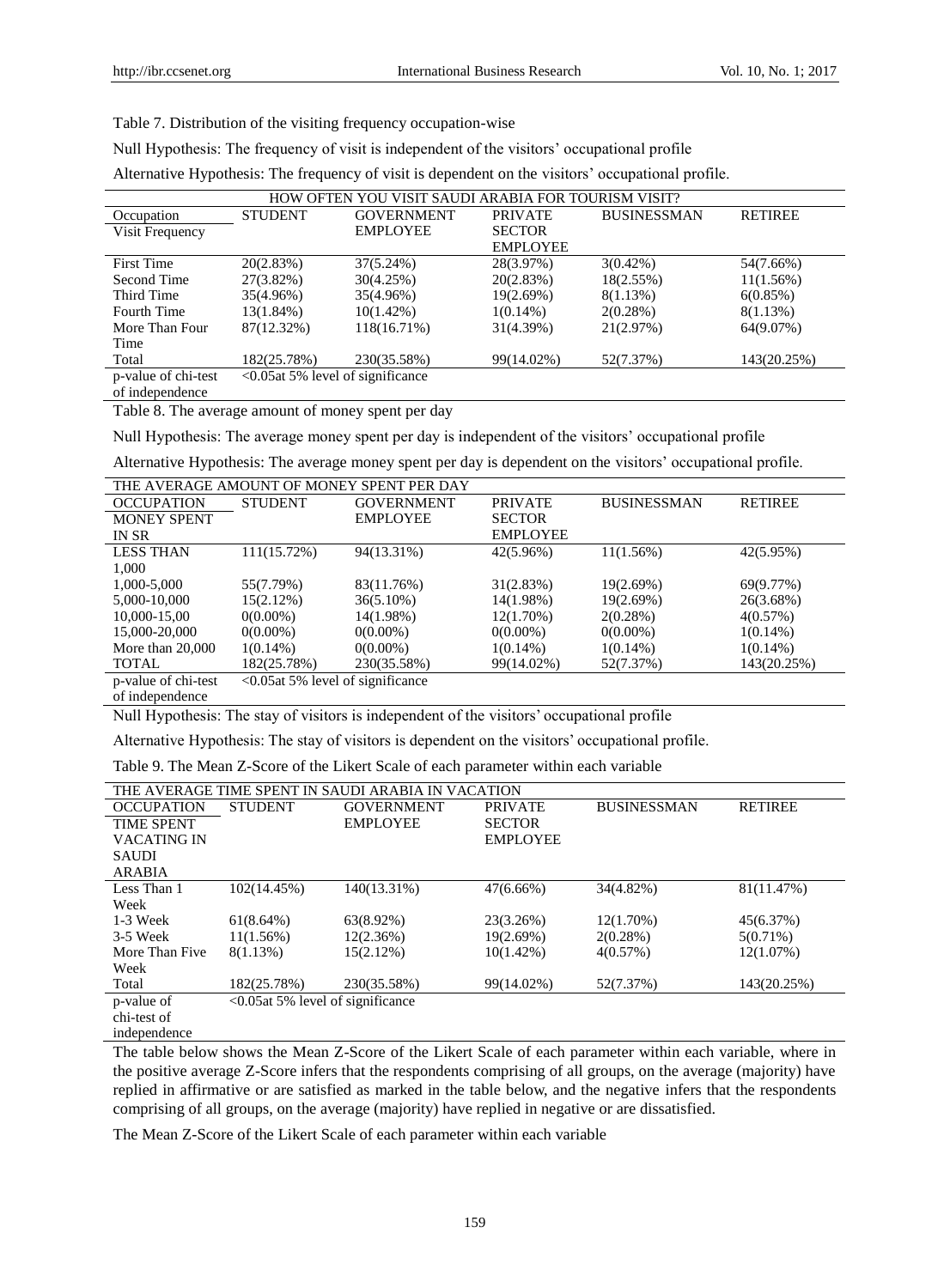| -PARAMETERS                                |                                                                                              | Z-SCORE<br>MEAN <sub>±</sub> | <b>INFERNCE</b>      |
|--------------------------------------------|----------------------------------------------------------------------------------------------|------------------------------|----------------------|
|                                            |                                                                                              | <b>STANDARD</b>              |                      |
|                                            |                                                                                              | <b>DEVIATION</b>             |                      |
|                                            | The county is having convenient transport system.                                            | $-0.002 \pm 1.001$           | <b>NOT SATISFIED</b> |
|                                            | The county is having convenient transport system                                             | $0.001 \pm 1.001$            | <b>SATISFIED</b>     |
|                                            | It is easy to locate different places you want to visit                                      | $-0.002 \pm 1.001$           | <b>NOT SATISFIED</b> |
|                                            | There is convenience of communication and other amenities                                    | $0.000 \pm 1.001$            | <b>SATISFIED</b>     |
| General<br>Conditions                      | There is convenience of fooding and other places, such as<br>markets and parks.              | $-0.002 \pm 1.000$           | <b>NOT SATISFIED</b> |
|                                            | There is convenience of fooding and other places, such as<br>markets and parks.              | $-0.001 \pm 1.001$           | <b>NOT SATISFIED</b> |
|                                            | Services offers with suitable values such as restaurants, and<br>accommodation               | $0.002 + 1.001$              | <b>SATISFIED</b>     |
|                                            | Good assistance from government personnel.                                                   | $-0.002 \pm 1.001$           | <b>NOT SATISFIED</b> |
| Service                                    | They have a safety and security measures                                                     | $-0.002 \pm 1.001$           | <b>NOT SATISFIED</b> |
| Related                                    | The cities are cleaned                                                                       | $-0.002 \pm 1.001$           | <b>NOT SATISFIED</b> |
| Factors                                    | Friendly environment and supportive people                                                   | $0.003 + 0.999$              | <b>SATISFIED</b>     |
|                                            | Treat tourist with respect and courtesy                                                      | $0.001 \pm 1.001$            | <b>SATISFIED</b>     |
|                                            | There is a build-up on existing trust and goodwill in this                                   | $0.001 \pm 1.001$            |                      |
|                                            | country                                                                                      |                              | <b>SATISFIED</b>     |
|                                            | They always have cleaned environment for tourists.                                           | $-0.001 \pm 1.001$           | <b>NOT SATISFIED</b> |
| Agreement                                  | They always have good medical support available for<br>tourists.                             | $-0.003 + 0.999$             | <b>NOT SATISFIED</b> |
| With Regard<br>To<br>Functional<br>Factors | They facilitate availability of food and other necessary items<br>to available for tourists. | $-0.001 \pm 1.001$           | <b>NOT SATISFIED</b> |
|                                            | The country ensure there to be no lag in government                                          |                              |                      |
|                                            | activities for tourists                                                                      | $0.002 + 1.000$              | <b>SATISFIED</b>     |
|                                            | I get satisfaction during my visit                                                           | $0.000 + 1.001$              | <b>SATISFIED</b>     |
|                                            | I always says good things about this country to others                                       | $-0.002 \pm 0.999$           | <b>NOT SATISFIED</b> |

# **5. Conclusion**

In Saudi Arabia, religious tourism is very important due to the location of the two holiest sites in Islam-Makkah and Madinah. 40 percent of the total numbers of inbound trips in 2011 were for religious purposes. The government is drawing full attention to its development to retain a larger portion of tourism spending for the national tourism industry. We can see increase in domestic tourism in recent years. Currently Saudi Arabia is planning to invest more on tourism of Saudi Arabia. The kingdom"s tourism industry, which is dominated by pilgrims and business travelers, has experienced a rise in religious tourists after the visa policy was relaxed. The government is expanding the international airports to serve more passengers. It is also said that that the demand for the younger population, and this is a major market will also increase.

This research study was conducted on seven hundred and six randomly selected Visitors visiting Saudi Arabia, and the data was collected by structured questionnaire in order to understand the drivers of the vibrant Saudi Tourism. The respondents" demographic profile is as follows: the respondents were in almost in the age-group of 18 to 60 plus, where majority were in the age-group of 31-50. Further, most travelers were found to be married. The middle-income groups were the found to most visitors, and were in the income-bracket of less than 10,000 SR, constituting almost 414(58.54%). Most of the travelers were not found to be highly educated, as majority were below undergraduates travel most to Saudi Arabia, which are 471(66.71%). On the basis of occupational profile, Makkah& Madinah are the favorite tourist destination for the students while Abha is the most favored destination for the rest type of visitors. The government employees were found to be the most frequent travelers` to Saudi Arabia.

The research objective was to study the purpose of visiting Saudi Arabia, and it was found that the most favored reason is visiting friends and relatives, followed by religious aspect, treatment visit and business development. Therefore, Saudi has family visitors and religious tourists were most frequent visitors (visiting more than four times) and spending on an average in the range of 0-5,000 Saudi Riyal.

After analyzing the hypothesis we could have analyzed that tourist's destination is dependent on occupation, whereas destination is independent of its age-group. We can also find that the purpose of visit is dependent on the visitors" occupational profile; the report also suggests that the average money spent per day is dependent on the visitors" occupational profile whereas the stay of visitors is dependent on the visitors" occupational profile.

When evaluated on the satisfaction parameter, we found that they impressed by Saudi hospitality, meaning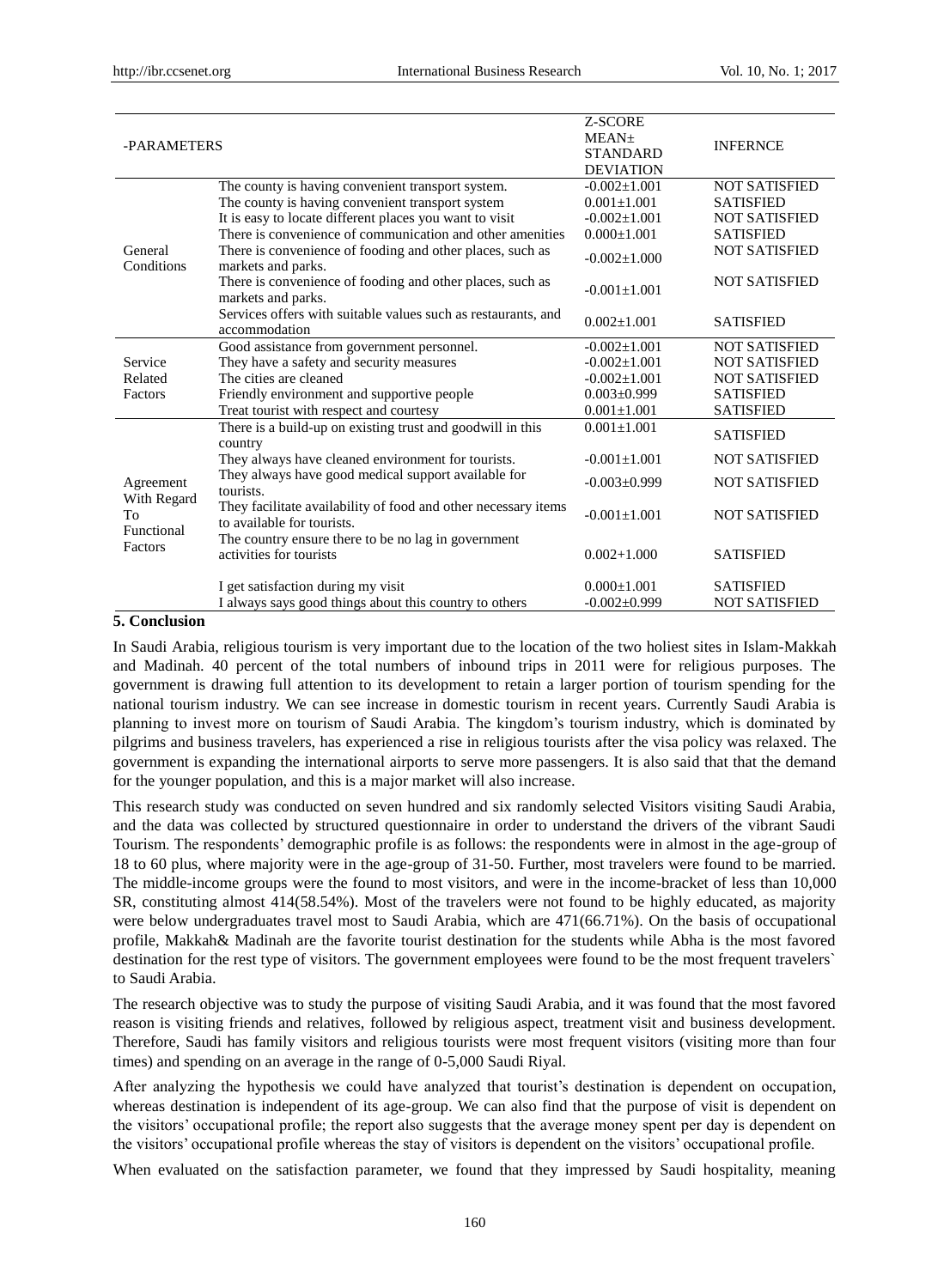friendly environment and supportive people, convenience in communication, restaurant and accommodation services and especially the government support to ensure that there is no lag in government activities for tourists.

Policy Recommendation:

There are certain parameters where the tourists were not satisfied and the initiative should be made to increase the comfort and satisfaction level of the tourists visiting the country.

1. The government transport system within the city of Makkah and Madinah should be made available. Like government bus services should be made available for the tourist to commute Haram from their hotels. Moreover railway facility in Saudi Arabia is still lagging. The only mode of intercity communication is either flight or bus services (government & private). Flight services are more convenient but are expensive for the middle and lower income group tourists whereas bus service is cheap but it is more tiring and time consuming. Connecting major cities with railway will not only reduce the cost to the tourists but will also give comfort to them.

2. It is also seen that most of the tourist who visit kingdom are international travelers who do not know Arabic as a language of communication. So during Hajj and Umra season they often face difficulties in communication with government personals. It is strongly recommended that a separate cell should be made to guide and assist the tourists visiting the kingdom. The personal in the cell should be comfortable in communication in major two languages including English and Arabic.

3. Medical facility is another area of concern. Hospitals and dispensaries are available in almost every part of the kingdom. But still tourist does not find ease to locate the dispensary. Hence it is also recommended that dispensary signage should be made available at various locations so in case of emergency the patients can easily visit to the hospitals and dispensary. Medical facility should also be highlighted at airports and bus stations.

4. During Hajj duration hygiene is another area of concern. Though it is difficult but it should be taken into account for the proper cleanliness of the environment.

5. The use biodegradable packaging material should be encouraged and poly packs should be discouraged.

6. Recycling of the beverage bottles should be taken into account so the wastage of the bottle will be minimized.

#### **Acknowledgement**

This Project was funded by the Deanship of Scientific Research (DSR) at King Abdulaziz University, Jeddah, under grant no.  $G - 111 - 245 - 36$ . The author, therefore, acknowledge with thanks DSR for technical and financial support.

## **References**

- Alan, B., & Emma, B. (2007). Business Research Methods. Front Coverl. Oxford University Press, Business & Economics.
- Al-Hamarneh, A., & Steiner, C. C. (2004). Islamic Tourism: Rethinking the Strategies of Tourism Development in the Arab World after September 11, 2001. *Comparative Studies of South Asia, Africa and the Middle East, 24*(1), 18-27. [https:/doi.org/10.1215/1089201X-24-1-175](https://doi.org/10.1215/1089201X-24-1-175)
- Barbie, E., & Mouton, J. (2001). The Practice of Social Research Oxford University Press Cape Town.
- Cooper, D. R., & Schindler, P. S. (2006). Business Research Methods 9th Ed., McGraw-Hill, Boston.
- Crick, M. (1989). Representation of International Tourism in the social sciences: Sun, Sex, Sights, Savings, and Servility. In B. J. Siegel et al., eds. *Annual Review of Anthropology, 18,* 307-400. Palo Alto, CA: Annual Reviews, Inc. [https:/doi.org/10.1146/annurev.an.18.100189.001515](https://doi.org/10.1146/annurev.an.18.100189.001515)

Eturbonews. (2011). Saudi Arabia attempts to boost domestic tourism.

Ghimiri, K. B. (2001). The Native Tourist London: Earthscan.

- Ghimiri, K. B., & Li, Z. (2001). The Economic Role of National Tourism in China.
- Harrison, D. (2001a). Afterwood, In D. Harrison (ed) Tourism and the Less Developed world: Issues and Case Studies (pp 251–263), Wallingford CBA International. [https:/doi.org/10.1079/9780851994338.0000](https://doi.org/10.1079/9780851994338.0000)
- Harrison, D. (2001b). Tourism and the Less Developed world: Issues and Case Studies (pp 23–46), Wallingford CBA International. [https:/doi.org/10.1079/9780851994338.0023](https://doi.org/10.1079/9780851994338.0023)

Kerlinger, F. N. (1996). Foundations of Behavioral Research, USA: Holt, Richard and Winston, Inc.

Lim, C. (1997). Review of International Tourism Demand Models. *Annals of Tourism Research, 24*(4), 835-849.